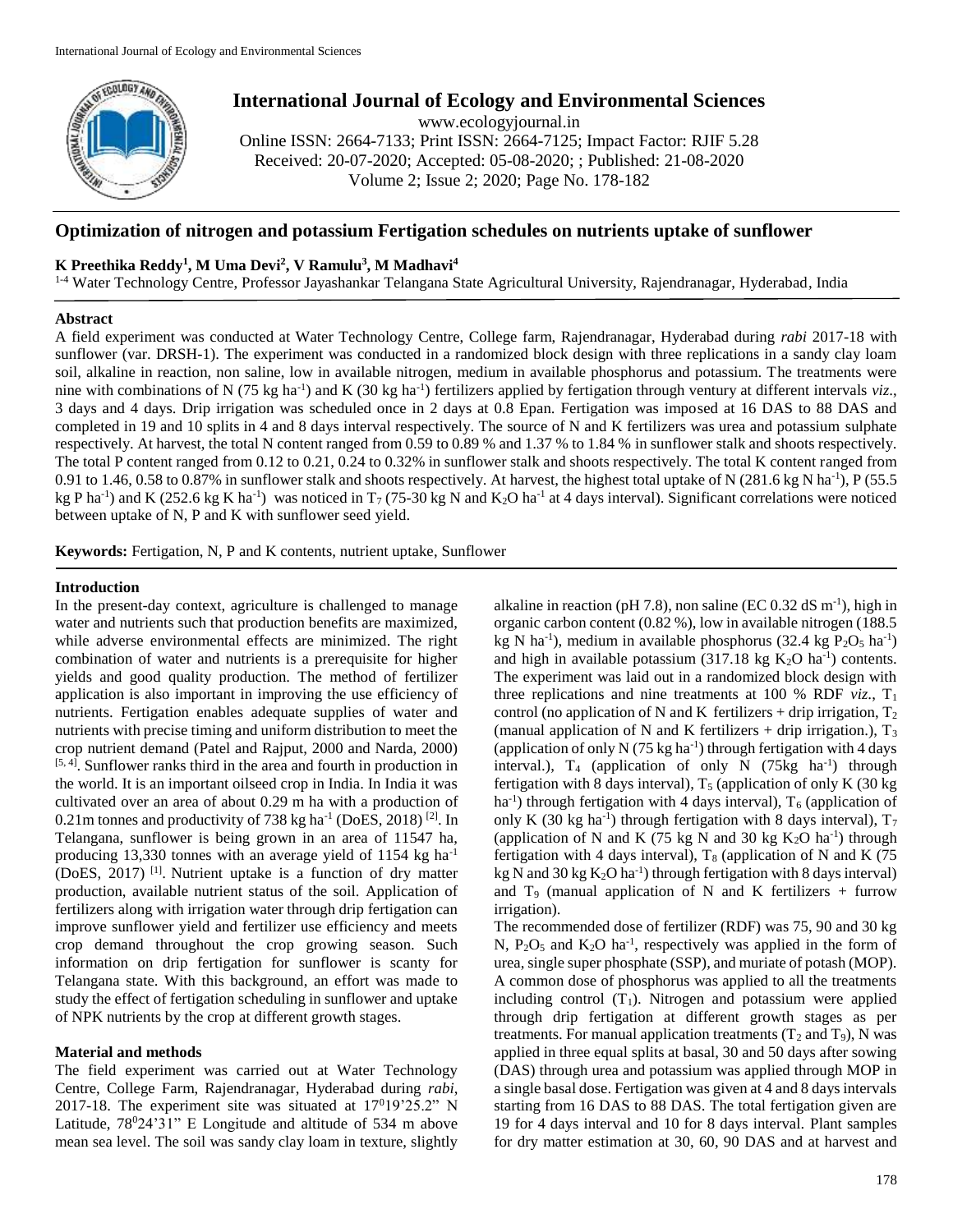seed samples at 90 DAS and harvest were collected and ovendried , finely ground and used for estimating N, P and K content as per the standard procedures. The nutrient content uptake values obtained as percentage in the analysis were multiplied by the respective dry matter content for computing N, P and K uptake expressed in  $kg$  ha<sup>-1</sup>. The fertigation schedule followed is indicated in Table 1.

Nutrient content  $(\%)$  x Dry matter (kg ha<sup>-1</sup>) Nutrient uptake (kg ha-1 ) = ---------------------------------------- 100

# **Results and discussion**

#### **Nutrient contents (N, P and K)**

Data on nutrient contents of sunflower is presented in Table 2. The nitrogen content ranged from 0.12 to 0.20 % at 30 DAS, 0.29 to 0.47 % at 60 DAS, 0.38 to 0.61 % in stalk and 0.81 to 1.26 % in seed at 90 DAS, 0.59 to 0.89 % in stalk and 1.37 to 1.84 % in seed at harvest. The total nitrogen content in stalk at all the growth stages was not significantly influenced by different treatments. However, it was significantly influenced at 90 DAS and at harvest in sunflower seed. The highest total nitrogen content at 90 DAS was noticed in  $T_3$  (only N at 4 days interval) and the least content was noticed in  $T_1$  (control). At harvest the highest was noticed in  $T_8$  (N and K at 8 days interval) and least content was noticed in  $T_1$  (control).

Phosphorus (P) content ranged from 0.19 to 0.27 % at 30 DAS, 0.17 to 0.22 % at 60 DAS, 0.13 to 0.20 % in stalk and 0.19 to 0.26 % in seed at 90 DAS, 0.12 to 0.21 % in stalk and 0.24 to 0.32 % in seed at harvest. The total P content in stalk at 60 DAS and in seeds at 90 DAS was not significantly influenced by different treatments. Whereas, in stalk at 30, 90 DAS and at harvest and in seed at harvest was significantly influenced by different treatments. The highest total P content at 90 DAS and at harvest was noticed in  $T_7$  (N at 4 days interval) and the least content was noticed in  $T_1$  (control).

Potassium content ranged from 0.22 to 0.32 % at 30 DAS, 0.56 to 0.92 % at 60 DAS, 1.30 to 1.83% in stalk and 0.69 to 1.07 % in seed at 90 DAS, 0.91 to 1.46 % in stalk and 0.58 to 0.87 % in seed at harvest. At 30 DAS the highest content was noticed with  $T_2$  (manual application of N and K fertilizers + drip irrigation). At 60 DAS the highest content was noticed in  $T_7$  (N and K at 4 days interval). At 90 DAS in stalk the highest content was noticed in  $T_5$  (only K at 4 days interval) and in seed it was noticed in  $T_7$ (N and K at 4 days interval). At harvest in stalk the highest content was noticed in  $T_5$  (K at 4 days interval) and in seed it was noticed in  $T_7$  (N and K at 4 days interval). At all the growth stages least content was noticed in control  $(T_1)$ .

#### **Nitrogen uptake**

Data on nutrient uptake of sunflower is presented in Table 3. Nutrient uptake was significantly affected by fertigation schedules at different crop growth stages. At 30 DAS, the highest nitrogen uptake  $(2.6 \text{ kg ha}^{-1})$  was recorded with  $T_7$  (N + K at 4 days interval) and the lowest nitrogen uptake was observed with  $T<sub>6</sub>$  (K at 8 days interval) (1.5 kg ha<sup>-1</sup>). At 60 DAS, the highest nitrogen uptake was recorded with  $T_7$  (N + K at 4 days interval)  $(33.8 \text{ kg ha}^{-1})$  and the lowest was observed with T<sub>1</sub> (Control) (6.0 kg ha<sup>-1</sup>). N + K at 4 days interval  $(T_7)$  has recorded 15.7, 32.6,

34.1% higher N uptake over  $T_3$  (N at 4 days interval),  $T_8$  (N + K at 8 days interval) and  $T_4$  (N at 8 days interval). Manual application of N and K fertilizers + drip irrigation treatment  $(T_2)$ has recorded 30% higher N uptake over manual application of N and K fertilizers + furrow irrigation treatment  $(T_9)$ .

At 90 DAS highest nitrogen uptake was recorded with  $T_7$  (N + K) at 4 days interval)  $(158.1 \text{ kg ha}^{-1})$  and the lowest N uptake was recorded with  $T_1$  (control) (50.5 kg ha<sup>-1</sup>).  $N + K$  at 4 days interval (T<sub>7</sub>) has recorded 40.3% higher N uptake over  $T_2$  (manual application of N and K fertilizers  $+$  drip irrigation treatment). The  $T_2$  (manual application of N and K fertilizers + drip irrigation) has recorded 22.6% higher N uptake over  $T_9$  (manual application of N and K fertilizers + furrow irrigation). At harvest, the highest nitrogen uptake was recorded with  $T_7$  (N + K at 4 days interval) (281.6 kg ha<sup>-1</sup>) and the lowest N uptake was recorded with  $T_1$ (control) (108.8 kg ha<sup>-1</sup>). N + K at 4 days interval ( $T_7$ ) has recorded 28.3 % higher N uptake over  $T_2$  (manual application of N and K fertilizers + drip irrigation treatment). The  $T_2$  (manual application of N and K fertilizers + drip irrigation) has recorded 22.16% higher N uptake over  $T_9$  (manual application of N and K fertilizers + furrow irrigation). The results corroborate with the findings of Himaja (2017) <sup>[3]</sup>, Sheker (2014) <sup>[7]</sup> and Sanju (2013) [6] .

### **Phosphorus Uptake**

At 30 DAS, the highest uptake  $(3.8 \text{ kg ha}^{-1})$  was recorded with T<sub>9</sub> (manual application of N and K fertilizers  $+$  furrow irrigation) and the lowest content was observed with  $T_6$  (K at 8 days interval)  $(2.4 \text{ kg ha}^{-1})$ . Manual application of N and K fertilizers + furrow irrigation  $(T_9)$  has recorded 15.1% higher P uptake over manual application of N and K fertilizers  $+$  drip irrigation (T<sub>2</sub>). Manual application of  $N$  and  $K$  fertilizers  $+$  drip irrigation treatment has recorded 10 % higher P uptake over  $T_7$  (N and K at 4 days interval). At 60 DAS, the highest uptake was recorded with  $T_7$  (N  $+$  K at 4 days interval) (15.2 kg ha<sup>-1</sup>) and the lowest was observed with  $T_1$  (control) (3.5 kg ha<sup>-1</sup>). N + K at 4 days interval (T<sub>7</sub>) has recorded 43.4 % higher P uptake over  $T_2$  (manual application of N and K fertilizers + drip irrigation treatment). Manual application of N and K fertilizers  $+$  drip application irrigation treatment  $(T_2)$  has recorded 21.8 % higher P uptake over  $T_9$ (manual application of N and K fertilizers  $+$  furrow irrigation treatment).

At 90 DAS highest uptake was recorded with  $T_7$  (N + K at 4 days interval) (40.3 kg ha<sup>-1</sup>) followed by T8 (35.0 kg ha<sup>-1</sup>) and T<sub>2</sub> (27.2) kg ha<sup>-1</sup>) and the lowest P uptake was observed with  $T_1$  (control) (13.4 kg ha<sup>-1</sup>). N + K at 4 days interval  $(T_7)$  has recorded 48.1 % higher P uptake over  $T_2$  (manual application of N and K fertilizers + drip irrigation treatment). Manual application of N and K fertilizers + drip irrigation treatment  $(T_2)$  has recorded 30.8 % higher P uptake over  $T_9$  (manual application of N and K fertilizers + furrow irrigation treatment).At harvest highest uptake was recorded with  $T_7$  (N + K at 4 days interval) (55.5 kg ha<sup>-1</sup>) and the lowest P uptake was observed with  $T_1$  (control) (19.9 kg ha<sup>-1</sup>). N  $+$  K at 4 days interval (T<sub>7</sub>) has recorded 56.3 % higher P uptake over  $T_2$  (manual application of N and K fertilizers + drip irrigation treatment). Manual application of N and K fertilizers  $+$ drip irrigation treatment  $(T_2)$  has recorded 25 % higher P uptake over  $T_9$  (manual application of N and K fertilizers + furrow irrigation treatment).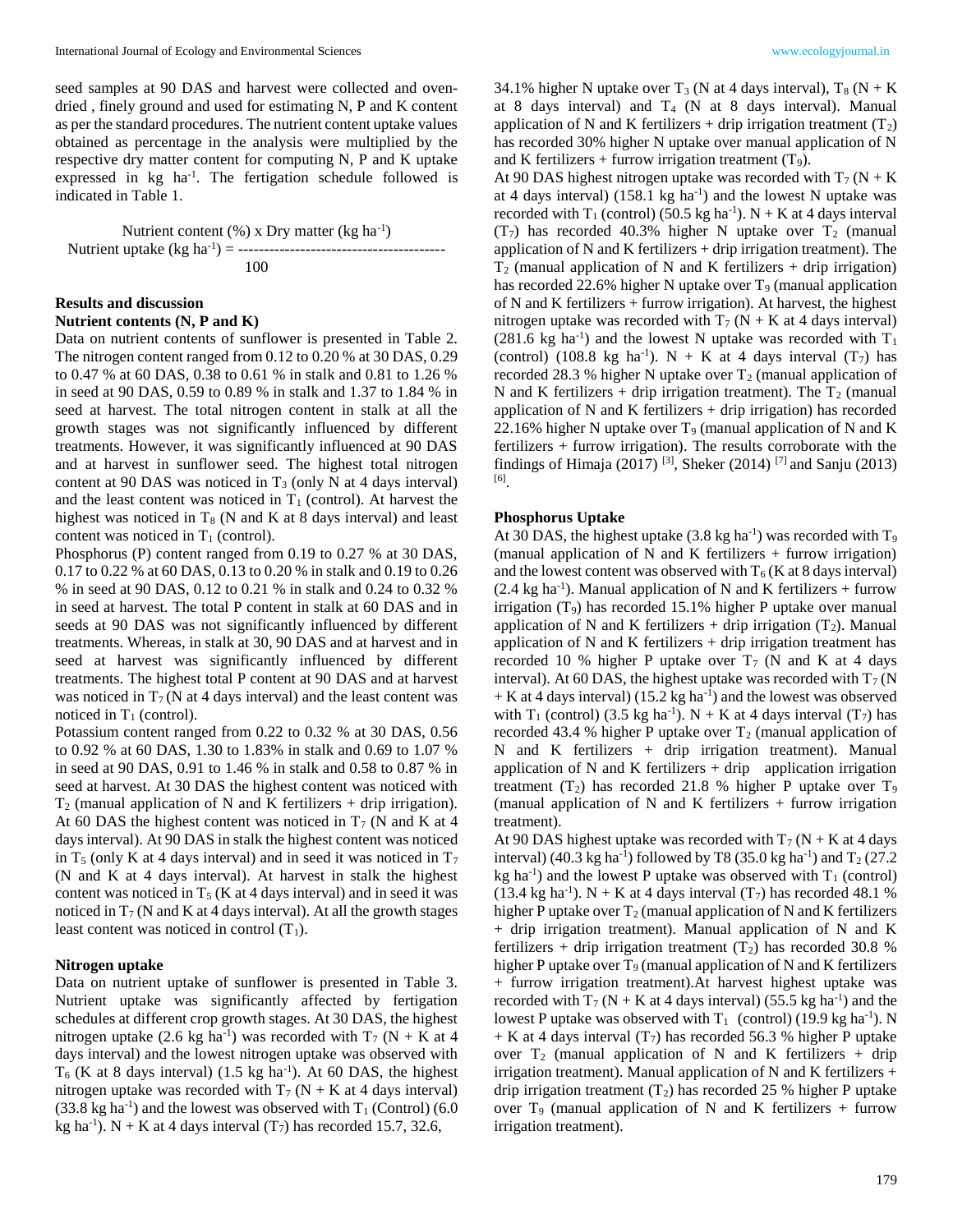#### **Potassium uptake**

At 30 DAS, the highest uptake  $(4.2 \text{ kg ha}^{-1})$  was recorded with  $T_2$ (manual application of N and K fertilizers  $+$  drip irrigation) and the lowest uptake was observed with  $T_1$  (control) (2.8 kg ha<sup>-1</sup>). Manual application of N and K fertilizers  $+$  drip irrigation treatment has recorded 27.3 % higher K uptake over  $T_7$  (N and K at 4 days interval). Manual application of N and K fertilizers + drip irrigation  $(T_9)$  has recorded 10.5 % higher P uptake over manual application of N and K fertilizers + furrow irrigation  $(T_2)$ . At 60 DAS highest uptake was recorded with  $T_7$  (N + K at 4 days interval)  $(67.0 \text{ kg ha}^{-1})$  and the lowest uptake was recorded with  $T_1$  (control) (11.4 kg ha<sup>-1</sup>). N + K at 4 days interval ( $T_7$ ) has recorded 74.5 % higher P uptake over  $T_2$  (manual application of N and K fertilizers + drip irrigation treatment). Manual application of N and K fertilizers + drip irrigation treatment  $(T_2)$ has recorded 62.7 % higher P uptake over  $T_9$  (manual application of N and K fertilizers + furrow irrigation treatment).

At 90 DAS, the highest uptake was recorded with  $T_7$  (N + K at 4 days interval)  $(243 \text{ kg ha}^{-1})$  and the lowest K uptake was observed with  $T_1$  (control) (79.0 kg ha<sup>-1</sup>). N + K at 4 days interval (T<sub>7</sub>) has recorded 42.0 % higher K uptake over  $T_2$  (manual application of N and K fertilizers + drip irrigation treatment). Manual application of N and K fertilizers + drip irrigation treatment  $(T_2)$ has recorded 25.4 % higher P uptake over  $T_9$  (manual application of N and K fertilizers + furrow irrigation treatment). At harvest, the highest uptake was recorded with  $T_7$  (N + K at 4 days interval) (252.6 kg ha<sup>-1</sup> and the lowest P uptake was observed with  $T_1$ 

(control) (86.3 kg ha<sup>-1</sup>).  $N + K$  at 4 days interval (T<sub>7</sub>) has recorded 34.8 % higher K uptake over  $T_2$  (manual application of N and K fertilizers + drip irrigation treatment). Manual application of N and K fertilizers + drip irrigation treatment  $(T_2)$  has recorded 22.3 % higher P uptake over  $T_9$  (manual application of N and K fertilizers + furrow irrigation treatment).

# **Correlations and Regression between nutrient uptake and seed yield**

Total nitrogen uptake was significantly correlated with seed yield and the highest correlation was noticed at harvest (0.892) followed by 90 DAS (0.882) and no significant correlation was noticed at 30 and 60 DAS as presented in Table 3. Total phosphorus and potassium uptake was not significantly correlated with seed yield at 30 DAS and were significantly correlated at 60, 90 DAS and harvest. In phosphorus uptake the highest correlation was noticed at harvest (0.842) followed by 90 DAS (0.835) and 60 DAS (0.770). In potassium uptake the highest correlation was noticed at 60 DAS (0.869) followed by 90 DAS (0.842) and harvest (0.841). The dependence of seed yield on total NPK uptakes was evident from significant (p=0.01) and positive correlation between yield and N uptake, P uptake and K uptake data. The determination coefficient  $(R^2)$  was noticed as 0.79 for total N uptake at harvest, 0.71 for total P uptake at harvest and 0.75 for total K uptake at 60 DAS which showed a linear increase in the nutrient uptakes with the corresponding increase in yield.

Table 1: Fertigation schedule of N and K (kg ha<sup>-1</sup>) as applied for rabi sunflower crop

|                                  | <b>DAS</b> | No of schedules |                         | Fertilizer dose 4 days interval | Fertilizer dose 8 days interval |                            |  |
|----------------------------------|------------|-----------------|-------------------------|---------------------------------|---------------------------------|----------------------------|--|
| Crop growth stage                |            |                 | $N$ kg ha <sup>-1</sup> | $K_2O$ kg ha <sup>-1</sup>      | $N$ kg ha <sup>-1</sup>         | $K_2O$ kg ha <sup>-1</sup> |  |
| At sowing 10% N applied as basal |            |                 | 7.5                     |                                 | 7.5                             |                            |  |
| Vegetation development           | 16-45 DAS  | 1-8             | 54.75                   | 12.6                            | 36.95                           | 13.5                       |  |
| Flowering and pollination        | 46-65 DAS  | $9-13$          | 12.15                   | 11.4                            | 20.25                           | 12                         |  |
| Seed development                 | 66-88 DAS  | 14-19           |                         |                                 | 10.3                            | 4.5                        |  |
| Total                            | 88 days    | 19              | 75                      | 30                              | 75                              | 30                         |  |

**Table 2:** Nitrogen, Phosphorus and Potassium content of *rabi* sunflower as influenced by N and K fertigation schedules.

|                   | Nitrogen content $(\% )$ |      |               |             |                   |      | Phosphorus content $(\% )$ | Potassium content (%) |               |           |                       |      |               |               |                              |      |                |             |
|-------------------|--------------------------|------|---------------|-------------|-------------------|------|----------------------------|-----------------------|---------------|-----------|-----------------------|------|---------------|---------------|------------------------------|------|----------------|-------------|
| <b>Treatments</b> | <b>30 DAS 60 DAS</b>     |      | <b>90 DAS</b> |             | <b>Harvest</b>    |      | <b>30 DAS</b>              | <b>60 DAS</b>         | <b>90 DAS</b> |           | <b>Harvest</b>        |      | <b>30 DAS</b> | <b>60 DAS</b> | <b>90 DAS</b>                |      | <b>Harvest</b> |             |
|                   |                          |      | <b>Stalk</b>  | <b>Seed</b> | <b>Stalk Seed</b> |      |                            |                       |               |           | Stalk Seed Stalk Seed |      |               |               | <b>Stalk Seed Stalk Seed</b> |      |                |             |
| $T_1$             | 0.15                     | 0.29 | 0.38          | 0.81        | 0.63              | .37  | 0.22                       | 0.17                  | 0.13          | 0.19      | 0.12                  | 0.24 | 0.23          | 0.56          | 1.30                         | 0.69 | 0.91           | 0.58        |
| T <sub>2</sub>    | 0.14                     | 0.38 | 0.50          | .06         | 0.73              | .73  | 0.25                       | 0.21                  | 0.15          | 0.23      | 0.14                  | 0.26 | 0.32          | 0.76          | 1.62                         | 0.97 | 1.15           | 0.76        |
| $T_3$             | 0.18                     | 0.44 | 0.53          | .26         | 0.86              | 1.74 | 0.25                       | 0.20                  | 0.16          | 0.24      | 0.18                  | 0.31 | 0.24          | 0.70          | 1.56                         | 0.87 | 1.07           | 0.68        |
| T <sub>4</sub>    | 0.17                     | 0.41 | 0.50          | 1.09        | 0.74              | 1.81 | 0.21                       | 0.20                  | 0.14          | 0.22      | 0.15                  | 0.29 | 0.22          | 0.60          | 1.53                         | 0.85 | 1.07           | 0.67        |
| T <sub>5</sub>    | 0.13                     | 0.34 | 0.44          | 0.93        | 0.66              | 1.63 | 0.25                       | 0.19                  | 0.15          | 0.23      | 0.18                  | 0.31 | 0.26          | 0.88          | 1.83                         | l.04 |                | 1.46   0.84 |
| T <sub>6</sub>    | 0.12                     | 0.30 | 0.40          | 0.85        | 0.59              | 1.52 | 0.19                       | 0.18                  | 0.14          | 0.21      | 0.15                  | 0.25 | 0.25          | 0.80          | 1.63                         | 0.98 | 1.23           | 0.81        |
| T <sub>7</sub>    | 0.20                     | 0.47 | 0.61          | .19         | 0.89              | 1.78 | 0.23                       | 0.21                  | 0.20          | 0.26      | 0.21                  | 0.32 | 0.27          | 0.92          | 1.81                         | .07  | .44            | 0.87        |
| T8                | 0.19                     | 0.38 | 0.58          | 1.06        | 0.78              | l.84 | 0.23                       | 0.20                  | 0.17          | 0.25      | 0.19                  | 0.29 | 0.25          | 0.82          | 1.78                         | 1.04 | 1.21           | 0.86        |
| T <sub>9</sub>    | 0.16                     | 0.38 | 0.50          | 1.04        | 0.73              | 1.71 | 0.27                       | 0.22                  | 0.14          | 0.21      | 0.13                  | 0.26 | 0.27          | 0.60          | 1.62                         | 0.93 | 1.11           | 0.77        |
| $SEm \pm$         | 0.03                     | 0.05 | 0.05          | 0.23        | 0.08              | 0.08 | 0.01                       | 0.01                  | 0.01          | 0.02      | 0.01                  | 0.01 | 0.02          | 0.05          | 0.07                         | 0.06 | 0.07           | 0.05        |
| $CD$ (p=0.05)     | NS                       | NS   | <b>NS</b>     | 0.23        | NS                | 0.25 | 0.04                       | NS                    | 0.04          | <b>NS</b> | 0.03                  | 0.04 | 0.05          | 0.14          | 0.23                         | 0.17 | 0.20           | 0.15        |

\* 100% RDF = 75-90-30 N- P2O5-K2O kg ha-1

\* A common dose of phosphorus was applied as basal to all the treatments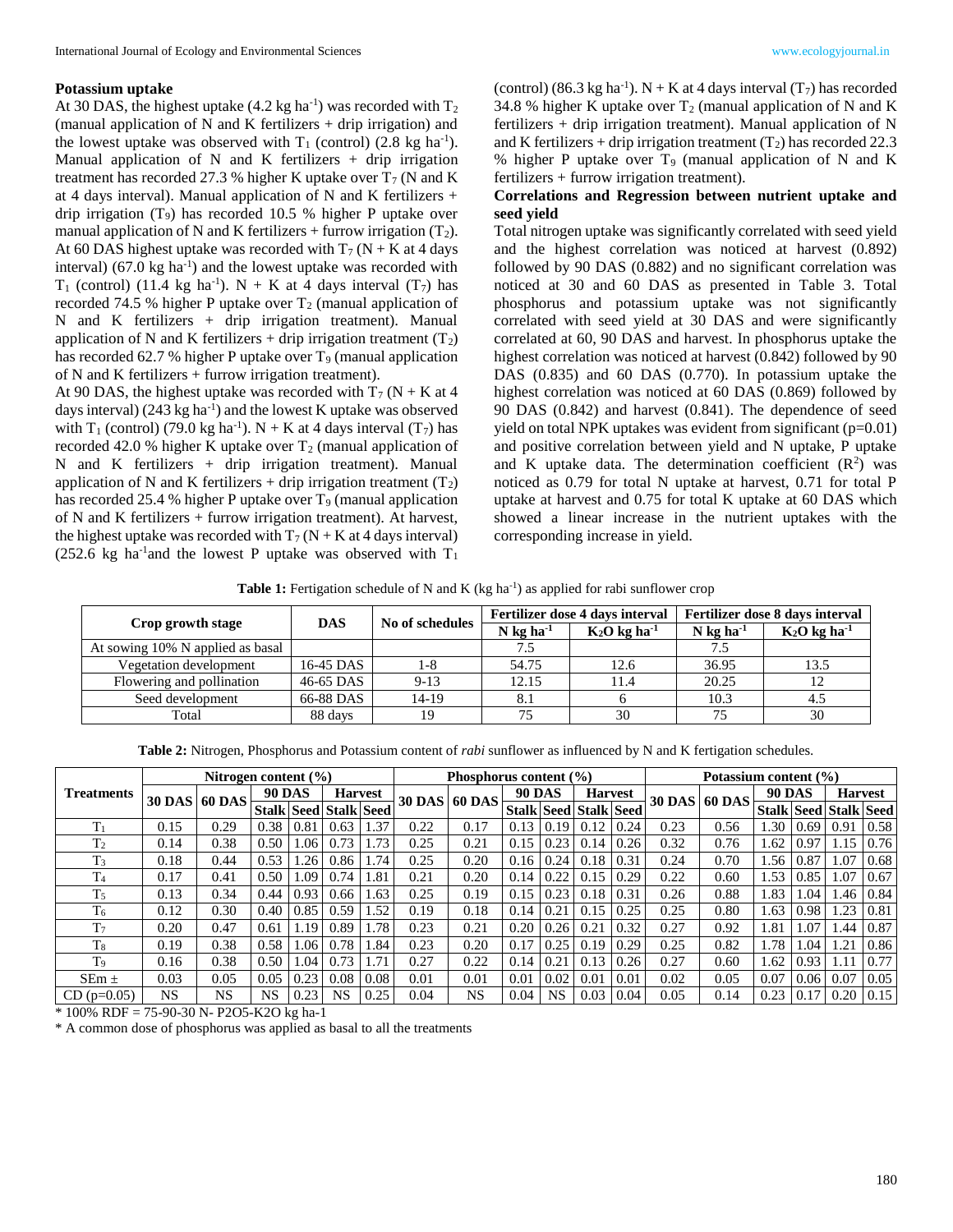**Table 3:** Plant nutrient uptake (kg ha-1) of rabi sunflower as influenced by N and K fertigation schedules.

|                                                   | Nitrogen uptake ( $kg$ ha <sup>-1</sup> ) |                  |                       |                                         | Phosphorus uptake $(kg ha^{-1})$ |                  |                                        |                                      |           | Potassium uptake ( $kg \, ha^{-1}$ ) |                                        |                                         |  |  |
|---------------------------------------------------|-------------------------------------------|------------------|-----------------------|-----------------------------------------|----------------------------------|------------------|----------------------------------------|--------------------------------------|-----------|--------------------------------------|----------------------------------------|-----------------------------------------|--|--|
| <b>Treatments</b>                                 |                                           | 60<br><b>DAS</b> | Seed+<br><b>Stalk</b> | 90 DAS Harvest<br>Seed+<br><b>Stalk</b> | 30<br><b>DAS</b>                 | 60<br><b>DAS</b> | <b>90 DAS</b><br>Seed+<br><b>Stalk</b> | <b>Harvest Seed+</b><br><b>Stalk</b> | 30<br>DAS | 60<br><b>DAS</b>                     | <b>90 DAS</b><br>Seed+<br><b>Stalk</b> | <b>Harvest</b><br>Seed+<br><b>Stalk</b> |  |  |
| $T_1$ - Control ( $N_0K_0$ )                      | 1.8                                       | 6.0              | 50.5                  | 108.8                                   | 2.7                              | 3.5              | 13.4                                   | 19.9                                 | 2.8       | 11.4                                 | 79.0                                   | 86.3                                    |  |  |
| $T_2$ - Manual application of N and K + drip      | 1.9                                       | 19.5             | 112.7                 | 219.4                                   | 3.3                              | 10.6             | 27.2                                   | 35.5                                 | 4.2       | 38.4                                 | 171.1                                  | 187.4                                   |  |  |
| $T_3$ - Fertigation of N at 4 days interval       | 2.3                                       | 29.2             | 108.8                 | 212.2                                   | 3.2                              | 13.2             | 25.1                                   | 40.2                                 | 3.1       | 46.0                                 | 140.9                                  | 152.3                                   |  |  |
| $T_4$ - Fertigation of N at 8 days interval       | 2.1                                       | 25.2             | 93.5                  | 201.3                                   | 2.7                              | 12.4             | 20.9                                   | 34.9                                 | 2.8       | 37.2                                 | 134.1                                  | 142.9                                   |  |  |
| $T_5$ - Fertigation of K at 4 days interval       | 1.6                                       | 12.4             | 73.0                  | 166.8                                   | 3.2                              | 6.9              | 20.2                                   | 35.9                                 | 3.3       | 31.8                                 | 161.7                                  | 167.7                                   |  |  |
| $T_6$ - Fertigation of K at 8 days interval       | 1.5                                       | 10.8             | 60.2                  | 143.7                                   | 2.4                              | 6.3              | 16.8                                   | 27.3                                 | 3.1       | 28.3                                 | 124.7                                  | 139.0                                   |  |  |
| $T_7$ - Fertigation of N and K at 4 days interval | 2.6                                       | 33.8             | 158.1                 | 281.6                                   | 3.0                              | 15.2             | 40.3                                   | 55.5                                 | 3.3       | 67.0                                 | 243.0                                  | 252.6                                   |  |  |
| $T_8$ - Fertigation of N and K at 8 days interval | 2.4                                       | 25.5             | 137.9                 | 257.2                                   | 2.9                              | 13.3             | 35.0                                   | 47.4                                 | 3.2       | 54.8                                 | 202.5                                  | 237.1                                   |  |  |
| $T_9$ - Manual application of N and K + furrow    | 2.3                                       | 15.0             | 91.9                  | 179.7                                   | 3.8                              | 8.7              | 20.8                                   | 28.4                                 | 3.8       | 23.6                                 | 136.4                                  | 153.2                                   |  |  |
| $SEm \pm$                                         | 0.11                                      | 1.47             | 5.9                   | 8.65                                    | 0.16                             | 0.75             | 1.64                                   | 1.38                                 | 0.20      | 2.52                                 | 4.85                                   | 8.12                                    |  |  |
| $CD$ (p=0.05)                                     | 0.34                                      | 4.45             | 17.9                  | 26.15                                   | 0.49                             | 2.27             | 4.98                                   | 4.19                                 | 0.60      | 7.63                                 | 14.69                                  | 24.58                                   |  |  |

\* 100% RDF = 75-90-30 N- P2O5-K2O kg ha-1

\* A common dose of phosphorus was applied as basal to all the treatments

**Table 4:** Correlations and regression between seed yield of sunflower with nutrient uptake at different growth stages

| <b>Parameter</b>                 | <b>DAS</b>      | $r^2$ value | <b>Regression equation</b> | $\mathbf{R}^2$ |
|----------------------------------|-----------------|-------------|----------------------------|----------------|
| Total N uptake                   | $90$ (total)    | $0.882**$   | $y = 11.32x + 821.6$       | 0.78           |
| $(kg ha-1)$                      | Harvest (total) | $0.892**$   | $y = 7.475x + 467$         | 0.79           |
| Total P uptake<br>$(kg ha^{-1})$ | 60              | $0.770**$   | $y = 87.69x + 1059$        | 0.59           |
|                                  | $90$ (total)    | $0.835***$  | $y = 43.29x + 880.5$       | 0.70           |
|                                  | Harvest (total) | $0.842**$   | $y = 35.75x + 646.9$       | 0.71           |
| Total K uptake<br>$(kg ha^{-1})$ | 60              | $0.869**$   | $y = 23.63x + 1048$        | 0.75           |
|                                  | $90$ (total)    | $0.842**$   | $y = 8.164x + 673.7$       | 0.71           |
|                                  | Harvest (total) | $0.841***$  | $y = 7.566x + 660.8$       | 0.71           |

\*=significant at 95% and \*\*=significant at 99% of confidence level.

R2 : Equal or above of 0.381 at 95% and 0.487 at 99% level of significance



**Fig 1:** Nitrogen uptakes (kg ha-1) of rabi sunflower at different growth stages as influenced by N and K fertigation schedules.



Fig 2: Phosphorus uptakes (kg ha<sup>-1</sup>) of *rabi* sunflower at different growth stages as influenced by N and K fertigation schedules.



**Fig 3:** Potassium uptakes (kg ha-1) of rabi sunflower at different growth stages as influenced by N and K fertigation schedules.